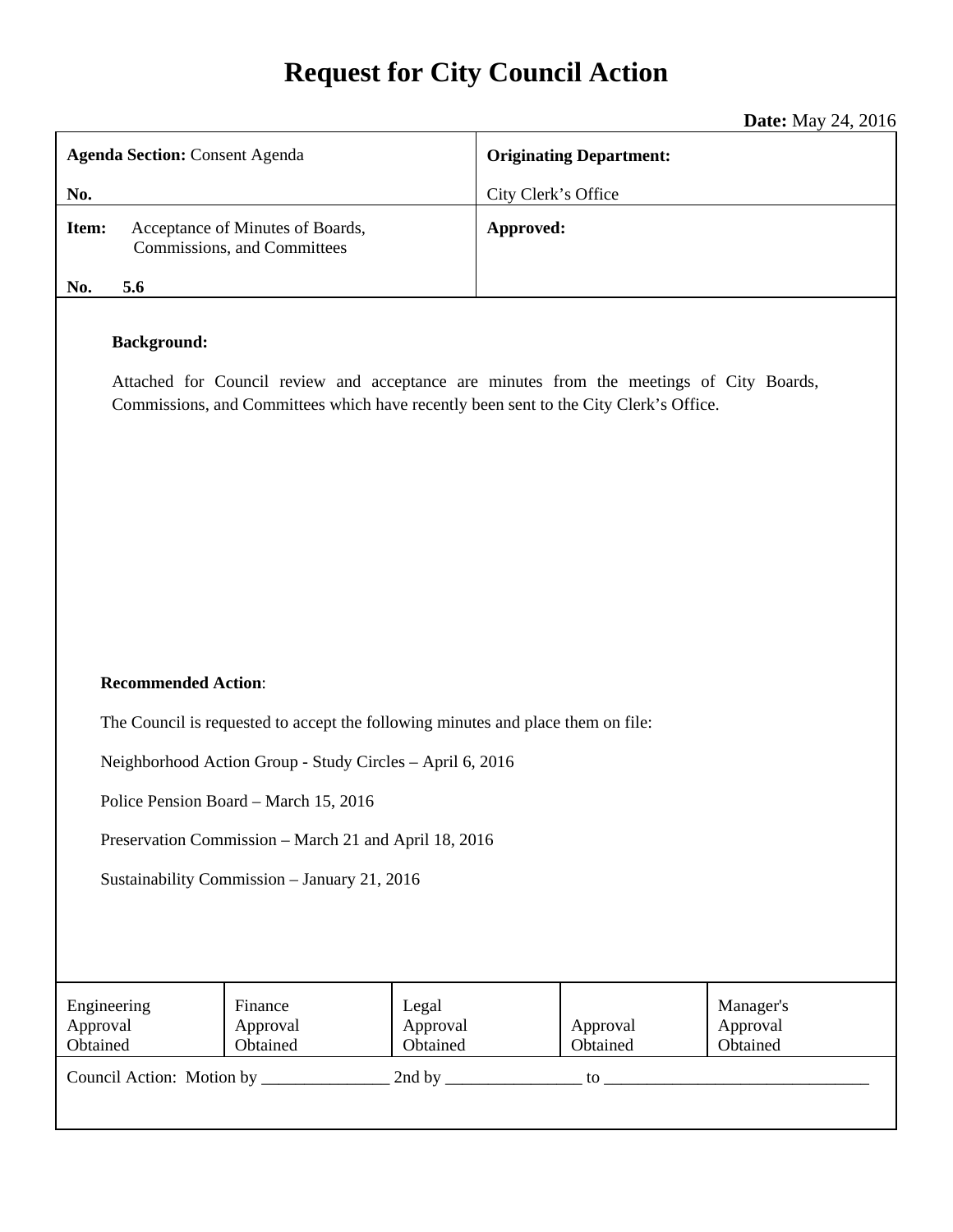

Meeting Minutes of Study Circles - Neighborhood Action Group **Parbondale** Study Current

Attending: Clara McClure, Mary O'Hara, Kathy Benedict, Mary Campbell, Sarah Heyer, Stephen Phillips,

Announcements

April 15 – 7-9 at Civic Center Founder's Day Reception by Carbondale Preservation Commission

April 16 9-Noon, Carbondale Spring Clean-up and Recycling Day Starts at Turley Park;

April 21, 6-8 pm, Civic Center, Public Forum on Violence in Carbondale to Address the question -What can we do as a community to make Carbondale safer and more welcoming for everyone? (Will use moderator with 3 min for each speaker, comments written on Newprint and then voted on by individuals);

New app for City of Carbondale through Click fix - Easy way to report issues and see follow-up. Lots more uses. Check it out http://en.seeclickfix.com/carbondale;

On-line Survey on Thompson Woods sent out by Sarah

## Reports

- 1. Map Your Neighborhood –Mary O will explore connecting MAP with City Police and Fire Outreach did not get to
- 2. 505 W. Main—Fraternity/Sorority Houses Special Use Permit Talked with Planning Staff. There is NO special use permit request for this property as of this date. If someone does file for a permit, it will have to go to the Planning Commission. There will be Neighborhood Notification. It is only variances that go straight to Council. The owner will not apply for a permit and has told the sorority to apply if it wants one. I asked if non owners could do this and apparently they can with the owner's consent. Concerns about the parking issue exist. So the property will still exist as rooming house with renters. This is a mixed bag situation in my mind as it sounds like the neighborhood will still have the same problems but with no regulation. I asked Stephen Phillips about Neighborhoods applying for areas where parking permits are required. His response is "Yes". This already exists. "Yes, please refer to City ordinance 18-12-13: Residential Parking Permit Area http://www.sterlingcodifiers.com/codebook/index.php?book\_id=470

If you have any questions please feel free to contact me. "—Stephen Phillips

3. Evaluation of March 31<sup>st</sup> Session work with City of Carbondale Planning Dept, Local realtors on programming for home ownership literacy. We had around 35 people total at the home buying seminar: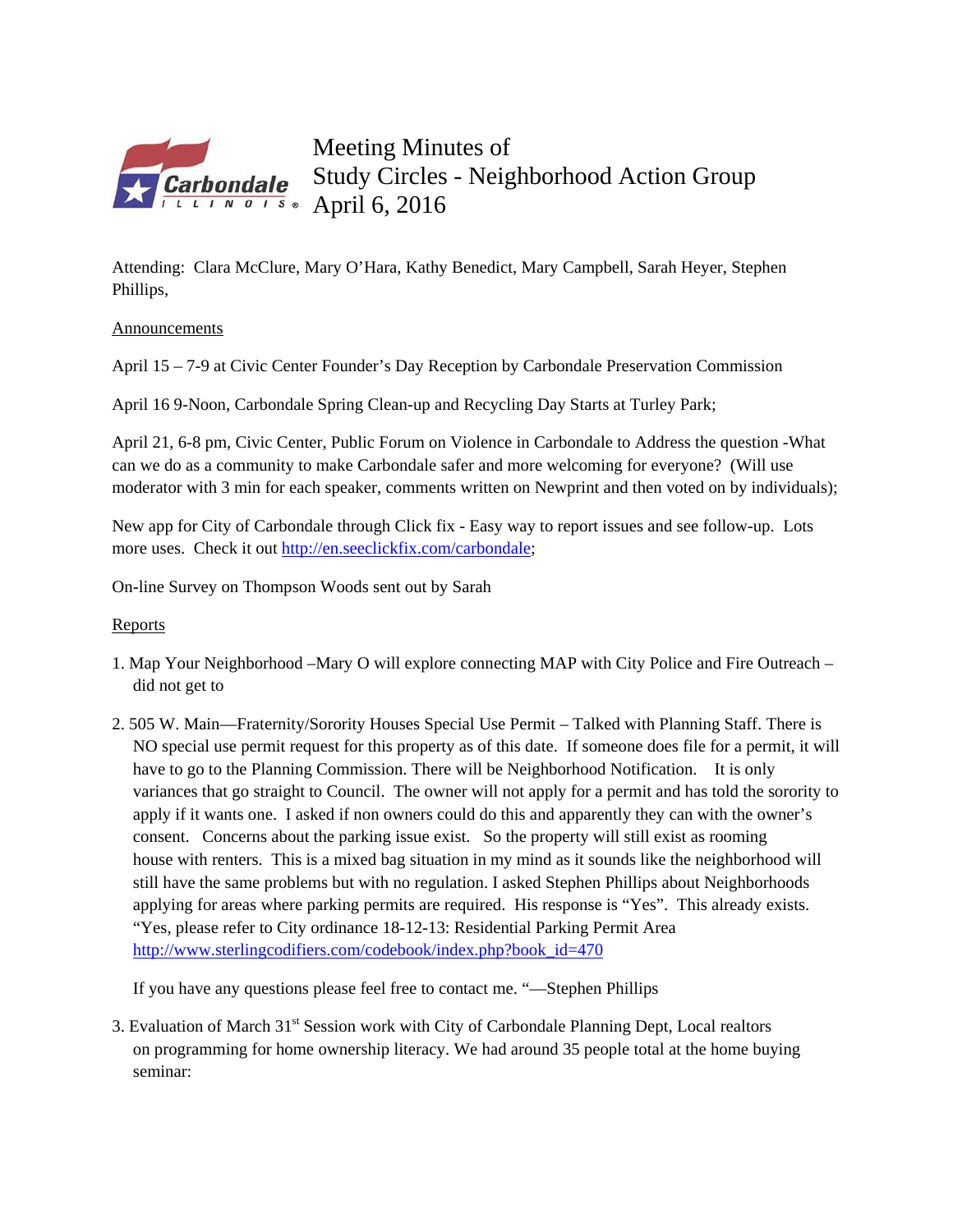**25 seminar attendees /10 support people**: NAG, 3-4 realtors, 2 lenders, insurance (Navreet) and western egyptian counseling.

### **Where they heard about the event:**

Facebook - 1 Jackson county homes magazine - 2 Newspaper - 10 Radio - 2;-up Alliance meeting - 1 Referral (realtor or friend) - 2 Flyer at the library - 2 Email or website - 5

Follow up suggestions: Personal contact with participants. Contact potential buyers who attended ask-What do they think their next step is? What help might they need with this? Weekend open house with realtors? Reconnecting potential homebuyers to realtors; Are there generational, Technological, cultural gaps between sales force and potential buyers? Need to get information we are gathering at each meeting into a "White Paper"

- 4. April 21, 6-8 pm, Civic Center, Public Forum on Violence in Carbondale to Address the question— What can we do as a community to make Carbondale safer and more welcoming for Everyone? (will use moderator with 3 min for each speaker, comments written on news print and then voted on by individuals) – Discussion of what ideas we as group would like to bring up at meeting—People at the meeting want to understand from perpetrators perspective "why? What Happened". They would also like perpetrators how the violence is impacting them. When appropriate, the group would like to add exploring restorative justice approaches to issues impeding Carbondale's image. Secondly, we discussed needing a reexamination of nuisance ordinances as there are properties in Carbondale that generate higher than normal calls for city services and are regularly late in paying fines and fees adding extra costs and staff time to the Cities budget. These properties are a part of neighborhood deterioration.
- 5. City Budget Mary reported on discussion with City Clerk on Budget process we will continue this discussion at later meeting. Draft letter to Council can still be written with suggestions and Mary will see about doing this.
- 6. Short discussion of panhandling in Carbondale ideas ranged from need for more people to occupy public spaces downtown to more restrictions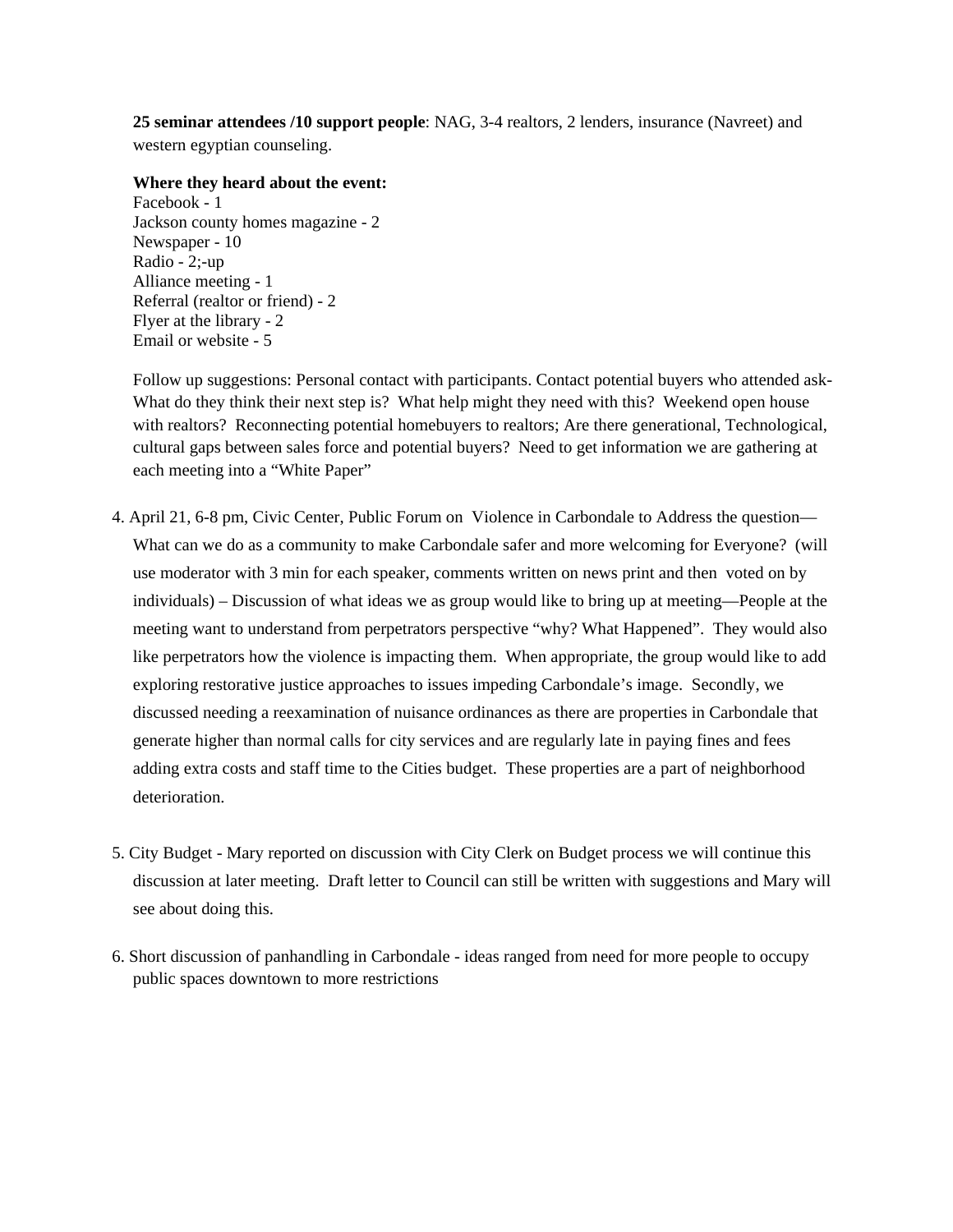

**POLICE PENSION BOARD March 15, 2016 at 4:00 pm. Carbondale Civic Center Room 103 Meeting Minutes**

### **1. Call to Order / Roll Call**

The City of Carbondale Police Pension Board of Trustees held a meeting on Tuesday, March 15, 2016, at the Carbondale Civic Center, Room 103, 200 South Illinois Avenue. Mark Goddard called the meeting to order at 4:01 p.m.

### **Roll Call**

Present: Paul Echols, Mark Goddard, Tony Williams and Don Ursini

Absent: Don Priddy

### **Acknowledgement of Guests**

Also present were Deputy City Clerk Clair Hayes, Finance Director Jeff Davis, Senior Accountant Becky Applegate, Pension Board Attorney Dennis Orsey (by phone), and Scott Hendricks (arrived at 4:10 p.m.).

### **2. Reading / Approval of Minutes**

*a.) Minutes from January 26, 2016* 

D. Orsey noted that paragraph four should be taken out of the minutes because it is a repeat of paragraph two.

MOTION: P. Echols moved, T. Williams seconded, that the minutes from the meeting held on January 26, 2016 be accepted as amended. All voted Aye. No nays. Motion declared carried.

*b.) Minutes from February 16, 2016* 

MOTION: T. Williams moved, D. Ursini seconded, that the minutes from the meeting held on February 16, 2016 be accepted. All voted Aye. No nays. Motion declared carried.

### **3. Correspondence**

Ulico Casualty Group sent correspondence soliciting business from the Pension Board regarding Fiduciary Liability Policies. M. Goddard noted that this will be held for review until the Pension Board's current policy is up for renewal. A Morgan Stanley statement report was also received.

### **4. Bills**

Itemized invoice received from Scott Hendricks in the amount of \$1057.00 for services in the month of February 2016.

MOTION: P. Echols moved, T. Williams seconded, to pay the bill for Scott Hendricks' services for February 2016 in the amount of \$1057.00. VOTE: Ayes: P. Echols, M. Goddard, D. Ursini, and T. Williams. Nays: None. Motion declared carried.

Bill received from Memorial Hospital of Carbondale for Jeffrey Vaughn's MRI/spinal cord without contrast as part of his examination for the hearing \$2890.00.

MOTION: T. Williams moved, P. Echols seconded, to pay the bill from Memorial Hospital of Carbondale for Jeffrey Vaughn's MRI/spinal cord without contrast in the amount of \$2890.00. VOTE: Ayes: P. Echols, M. Goddard, D. Ursini, and T. Williams. Nays: None. Motion declared carried.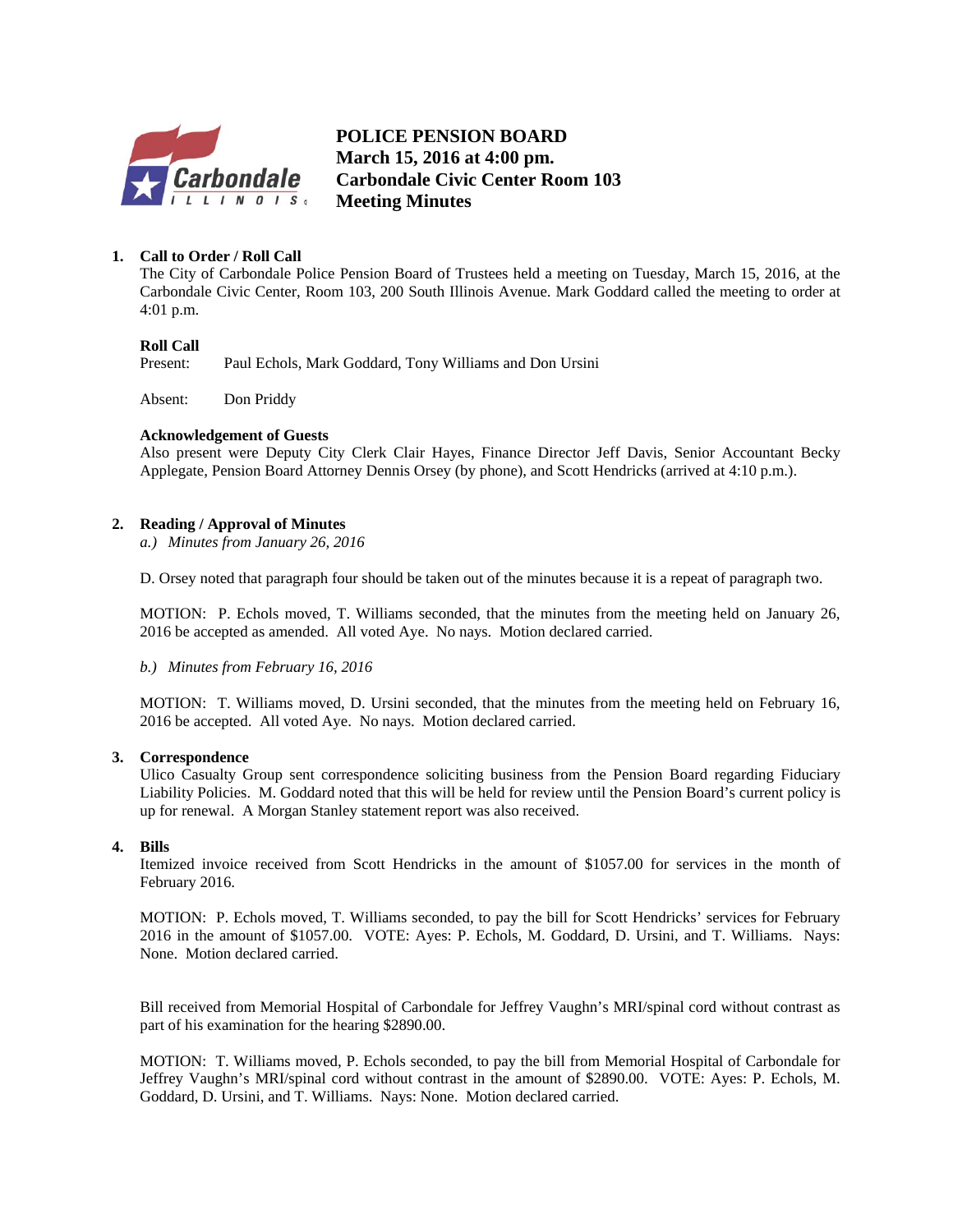### **5. Treasurer's Report**

Treasurer's report was given by Don Ursini through February 29, 2016. Questions and comments from the Board were addressed by D. Ursini.

MOTION: P. Echols moved, T. Williams seconded to accept the treasurer's report. All voted aye. No nays. Motion declared carried.

### **6. Investment Report**

No report. The next investment report will be given on April 19, 2016.

#### **7. Old Business**

*a.) Confirm Officer Whitecotton's admission Tier I or Tier II status* 

Officer Zachary Whitecotton was voted to be accepted into the police pension fund in January of 2016, but his Tier participant status was unknown at the time. Z. Whitecotton was a police officer with the City of Carterville for many years under IMRF (Illinois Municipal Retirement Fund) until they converted to Article 3 in June of 2011. According to new state law anyone placed into a pension fund after January 1, 2011 will automatically be entered in as a Tier II participant. Therefore it should be noted that Officer Zachary Whitecotton is a Tier II status police pension fund participant with the City of Carbondale.

MOTION: T. Williams moved, P. Echols seconded, to declare previously accepted pension member, Zachary Whitecotton, as a Tier II participant in the police pension fund. VOTE: Ayes: P. Echols, M. Goddard, D. Ursini, and T. Williams. Nays: None. Motion declared carried.

*b.) Discuss status of annual disability review of Jeffrey Vaughn* 

Scott Hendricks gave a disability review of Jeff Vaughn. S. Hendricks briefly discussed the many different doctor's visits and tests that Mr. Vaughn endured. S. Hendricks feels that he has gathered all of the information that is needed and is ready to move forward to the final hearing.

The Board discussed when the administrative hearing should take place. Three dates were agreed upon to have an administrative hearing by way of a special meeting or during the regularly scheduled pension board meeting pending the availability of board members and attorneys.

MOTION: T. Williams moved, D. Ursini seconded, to conduct the administrative review hearing for Jeffrey Vaughn at 1:30 p.m. on one of the agreed upon dates of Monday, April 25, Monday, May 2 or Tuesday, May 17 pending the availability of the board members, Mr. Vaughn and his attorney, and the availability of the hearing materials for review prior to the administrative hearing. All voted aye. No nays. Motion declared carried.

### **8. New Business**

*a.) Illinois Finance Entity update due February 28, 2016* 

D. Orsey noted that any pension monies that are stored in a state chartered bank should be reported annually on an Illinois Finance Entity form by that bank and submitted. The Board was not aware of any such form and will start the process to get the documents submitted.

#### *b.) Discuss current terms of office for appointed members of the Board*

- *Don Ursini*
- *Paul Echols*

D. Orsey noted that the annual statement from the department of insurance shows that all five board members' terms expire either April 30 or May 1 of 2018, which is incorrect. The Board had a discussion on how to correct this matter. It was recommended by D. Orsey that the board talk to the Mayor about the reappointments.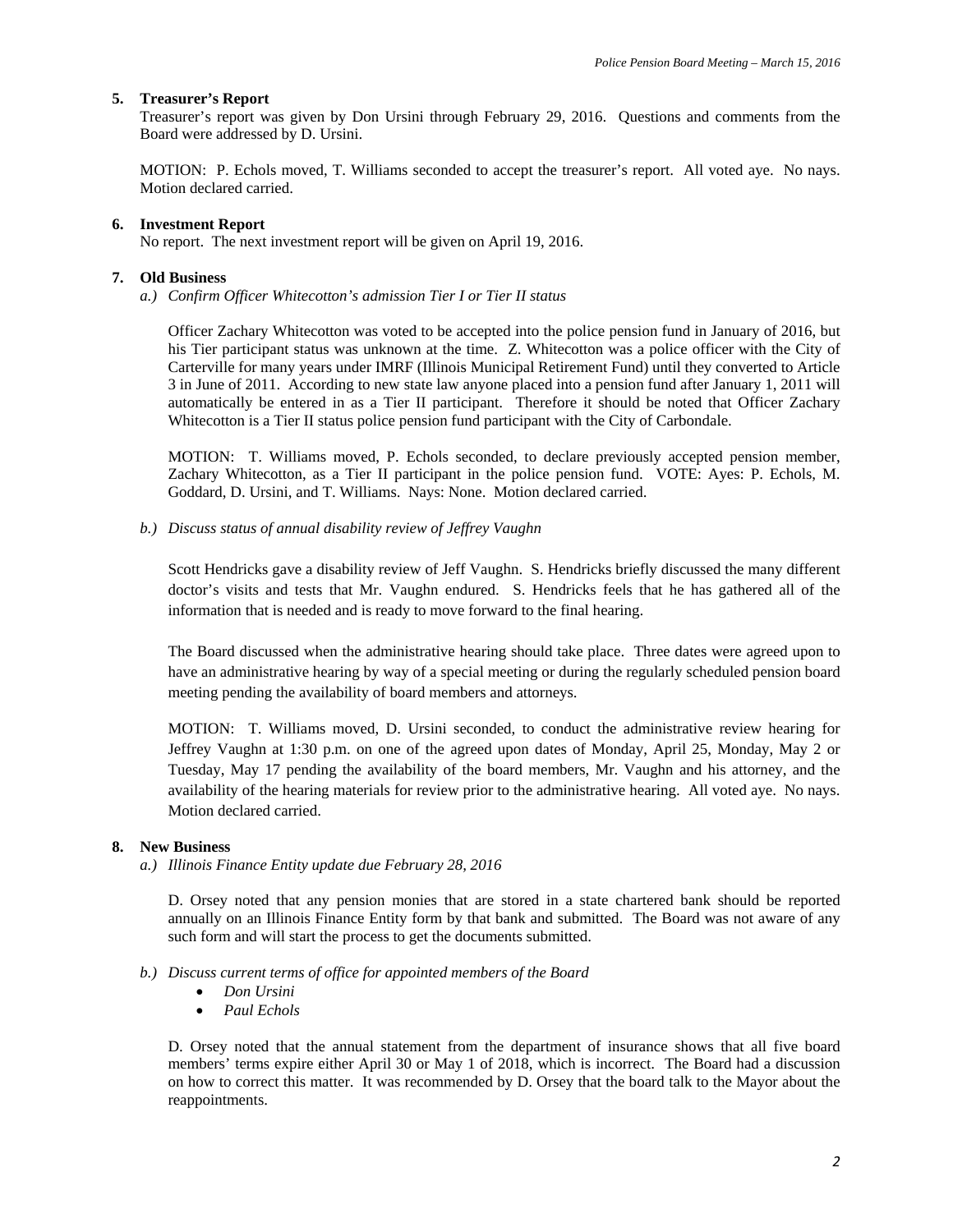*c.) Discuss and approve possible changes to Rules and Regulations of Carbondale Police Pension* 

D. Orsey reviewed the Police Pension Board Rules and Regulations to make any necessary changes or adjustments. His focus was mainly Chapter Five, Sections 501 through 504.

MOTION: P. Echols moved, T. Williams seconded, that the amendments to Chapter 5, Sections 501 to 504 be accepted. All voted Aye. No nays. Motion declared carried.

*d.) Discuss filing economic interest disclosure forms with County Clerk by May 1, 2016* 

This form has already been filed.

*e.) Discuss new proposed legislation affecting downstate police and fire pension funds SB 3317 and others* 

This item will be further discussed at the next police pension meeting.

### **9. Application for Membership**

Officer Harsy's pension file was misplaced and has not been recovered. M. Goddard wanted the record to show that his file has been re-created and is up to date and current.

#### **10. Application for Benefits**  None

**11. Public Comments**  None

### **12. Adjournment**

MOTION: P. Echols moved, T. Williams seconded, that the meeting be adjourned. All voted Aye. No nays. Motion declared carried.

Meeting adjourned at 5:40 p.m.

Next meeting scheduled for Tuesday, April 19, 2016 at 1:30 p.m.

Respectfully Submitted,

Anthony Williams Carbondale Police Pension Board Secretary AW/clc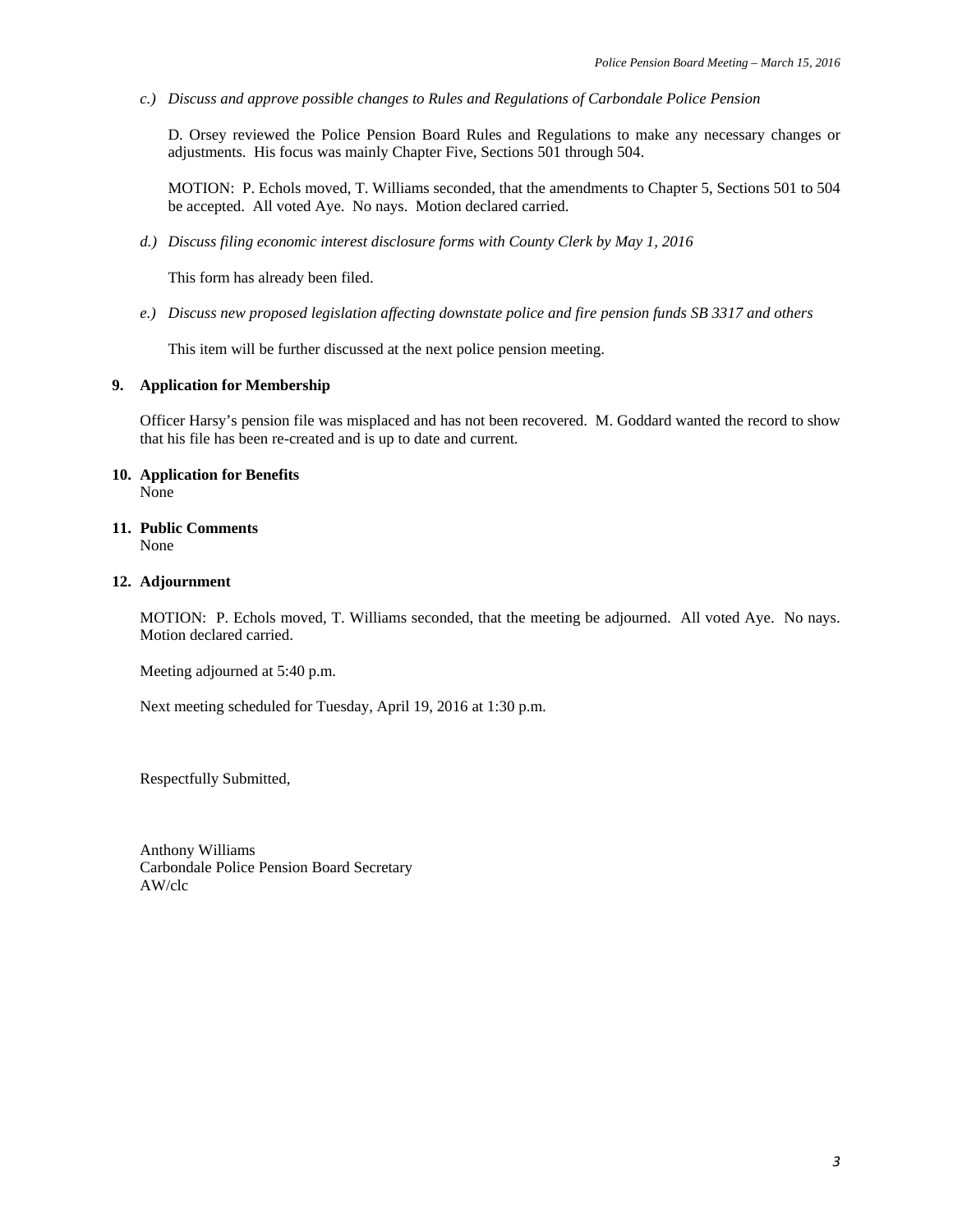

## **MINUTES Preservation Commission Monday, March 21, 2016 City Hall/Civic Center – 7:00 p.m***.*

1. **Roll Call:** Mr. Parkinson called the meeting to order at 7:00 p.m.

**Members Present:** Clark, Comparato, Doherty, Parkinson, Sigler, and Van Awken

**Members Absent:** Benedict and Ittner

**Staff Present:** Sergeev

**Guests:** Lee Fronabarger, Meghan Cole, and CCHS Students

2. **Approval of Minutes:** Mr. Van Awken moved to accept the minutes, seconded by Mr. Sigler, to approve the minutes of February 22, 2016.

The motion to approve the minutes passed with a unanimous voice vote.

## 3. **Communication and Reports:**

a) Educational and Technical Assistance Committee

Ms. Ittner was unable to attend the meeting and provided the Commission with a handout titled "Carbondale's Firsts." The handouts will be available at the Founders' Day Reception.

b) Nomination and Hardship Committee

Nothing to Review

c) Work Plan Committee

 Mr. Clark stated the Committee had met to review the plan. The Committee would like to recommend that each commissioner write an article for the Communique. Mr. Clark accepted the May-June article and Ms. Doherty will do the July-August edition.

Mr. Van Awken volunteered for an article.

Mr. Parkinson stated topics which will be discussed at the next meeting.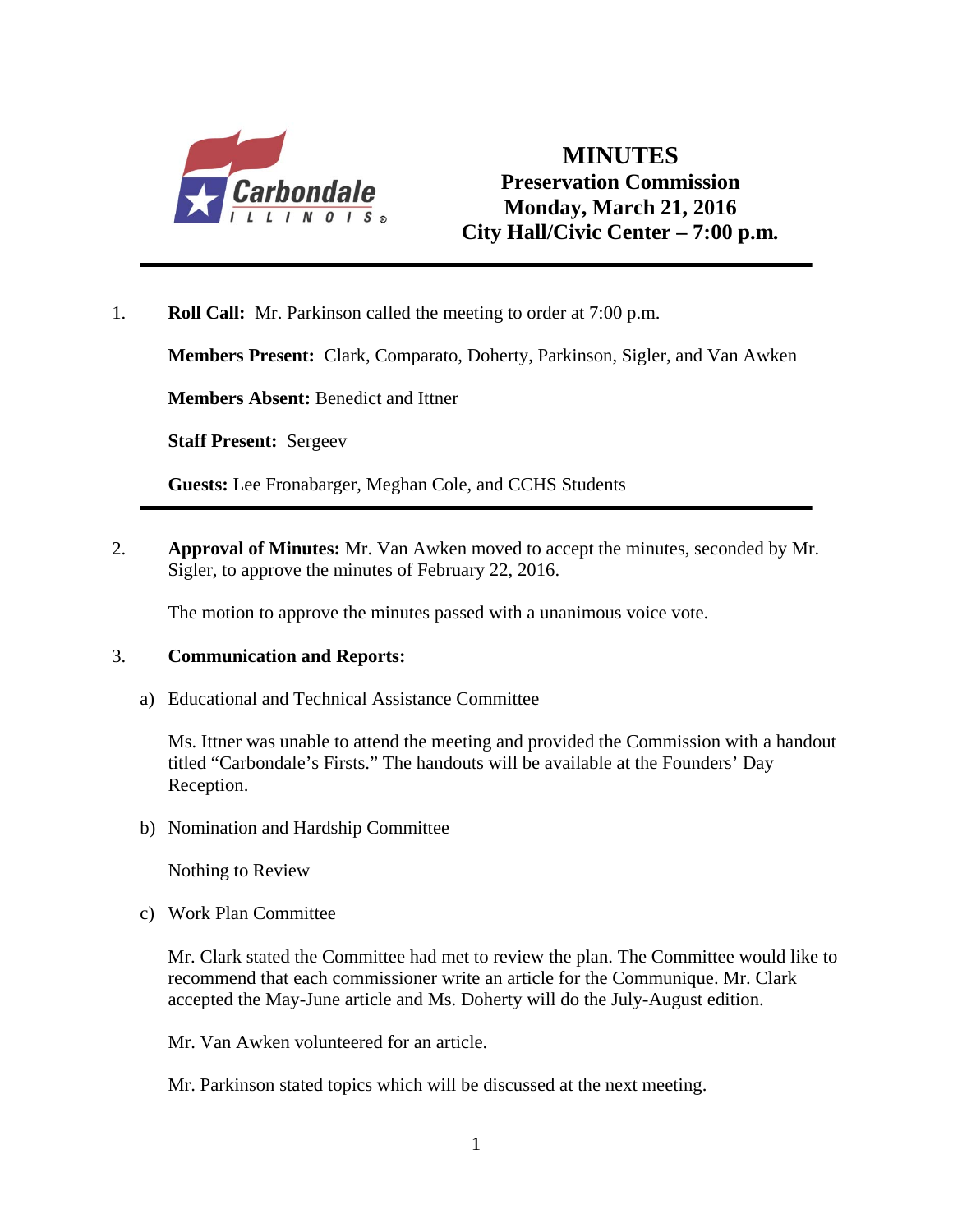Ms. Sergeev informed the Commission that articles must be finalized and to the printer by the middle of the month prior to the release of the Communique.

 Mr. Clark started discussion of what type of "Fact Sheet" the Commission would like to develop.

Ms. Sergeev shared the procedure flow chart for landmark designation, as an example.

Mr. Parkinson offered to help with developing the "Fact Sheet."

 There was discussion among Commissioners' ability to make changes of to the Preservation Commission's webpage and photo archives.

Mr. Clark reported that a midyear review of the Work Plan will be added to the plan.

Mr. Sigler moved to accept the 2016 Work Plan, seconded by Mr. Clark.

The motion the accept the 2016 Work Plan was passed with a unanimous voice vote.

d) Certificate of Appropriateness Committee

Nothing to Review

e) Downtown Advisory Committee Report

Mr. Sigler reported that this is the proposed final draft. The report will go to the Planning Commission Wednesday February 24, 2016, and City Council April 19, 2016. The Plan designated the green space behind the Public Safety Center to remain as a green space. The Plan does not designate a historical section of downtown; everything proposed has been within the template of being historical. Mr. Sigler recommends the Preservation Commission to endorse the proposed Downtown Master Plan. The Plan does recognize the Dairy Queen, Varsity Center for the Arts, and multiple green spaces are designated to be preserved.

Mr. Parkinson recommended the Commission pursue the designation of the Dairy Queen as a landmark.

There was discussion among the Commission of additional possible green space.

Mr. Comparato moved that the Preservation Commission accept and endorse the proposed Downtown Master Plan, seconded by Mr. Van Awken.

The motion to accept and endorse the proposed Downtown Master Plan passed with a unanimous voice vote.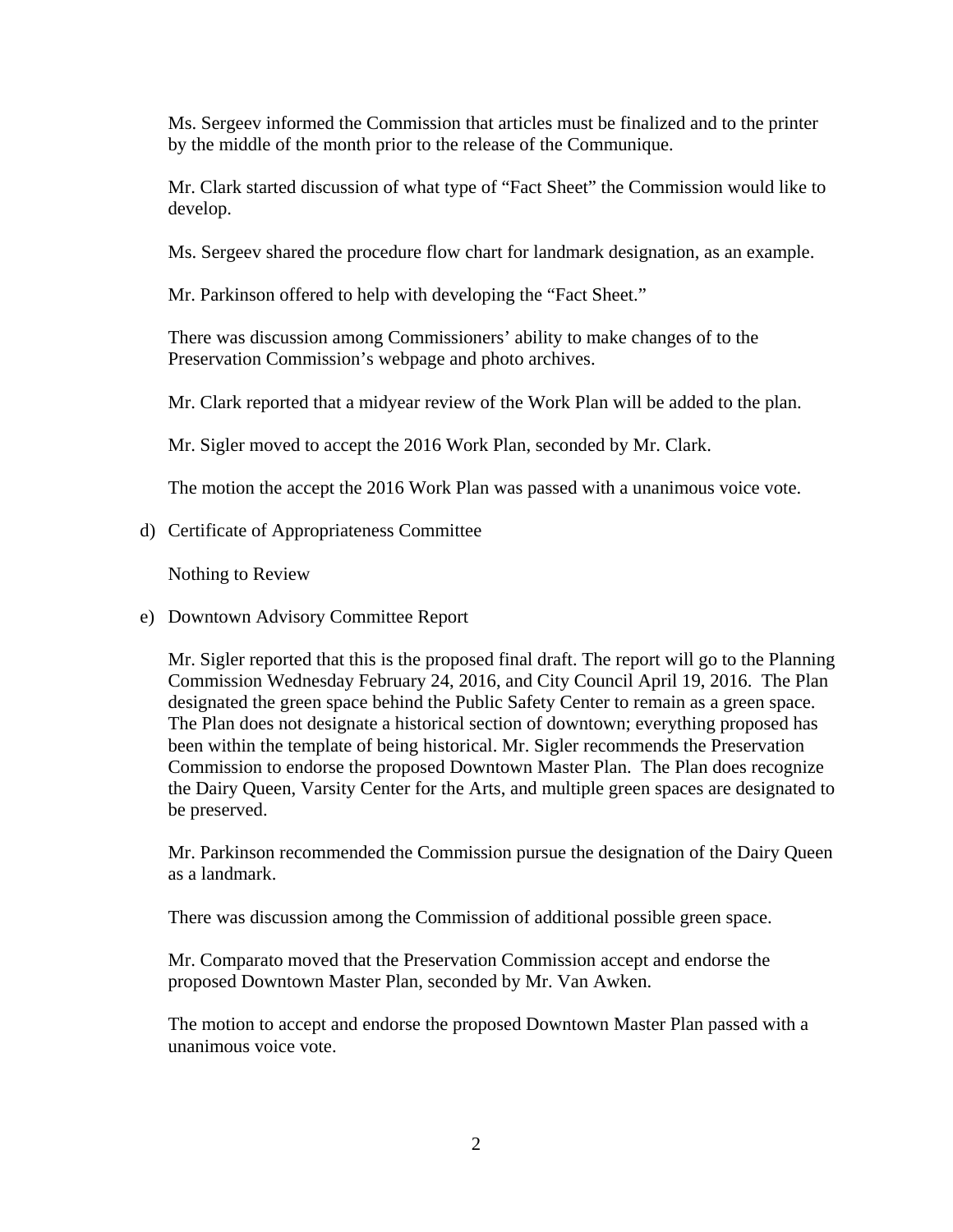## 4. **Old Business:**

a) Discussion of Founders' Day Celebration 2016

Mr. Fronabarger reported on the progress of plans for the Founders' Day Reception.

Ms. Sergeev informed the Commission that there are about 40 RSVPs and the event will be advertised through Carbondale Tourism and Carbondale Main Street.

There was discussion among the Commission of the history of Carbondale.

b) Letter to City Council regarding Historic Park

 Mr. Van Awken discussed a brief history Carbondale and the significance of the site. Mr. Van Awken recognized that the park would grow slowly and could start with the described plaque recognizing Carbondale's Civil War soldiers.

Mr. Sigler moved that the Preservation Commission forward the letter requesting a historical park to the City Council, Mr. Clark seconded.

The motion to send the proposed letter to City Council passed with a unanimous voice vote.

## 5. **New Business:**

a) Presentation for possible bicycle racks near the Town Square Pavilion by Carbondale Main Street

Meghan Cole discussed Carbondale Main Street's request to send out a artist request for proposal (RFP) for a bicycle rack to be installed on the site of the Town Square Pavilion. The bike racks would be created by the SIU blacksmithing department and would be located along South Illinois Avenue. The bike racks would be a custom design influenced by the Shawnee Forest. Carbondale Main Street would bring no less than 2, no more than 4, designs for the Preservation Commission's approval. Ms. Cole reported to the Commission that the bike racks would be removable and could be removed in the future if needed.

Mr. Van Awken asked if any artist can submit a design.

Ms. Cole stated that the RFP will be out to anyone who is interested but Carbondale Main Street has a formal relationship with the SIU School of Metalsmithing and Blacksmithing.

Mr. Parkinson asked how the RFP will go out.

Ms. Cole stated that the RFP will go out in the school and local papers. An alumni or local artist could submit a proposal, but Carbondale Main Street is gearing it to current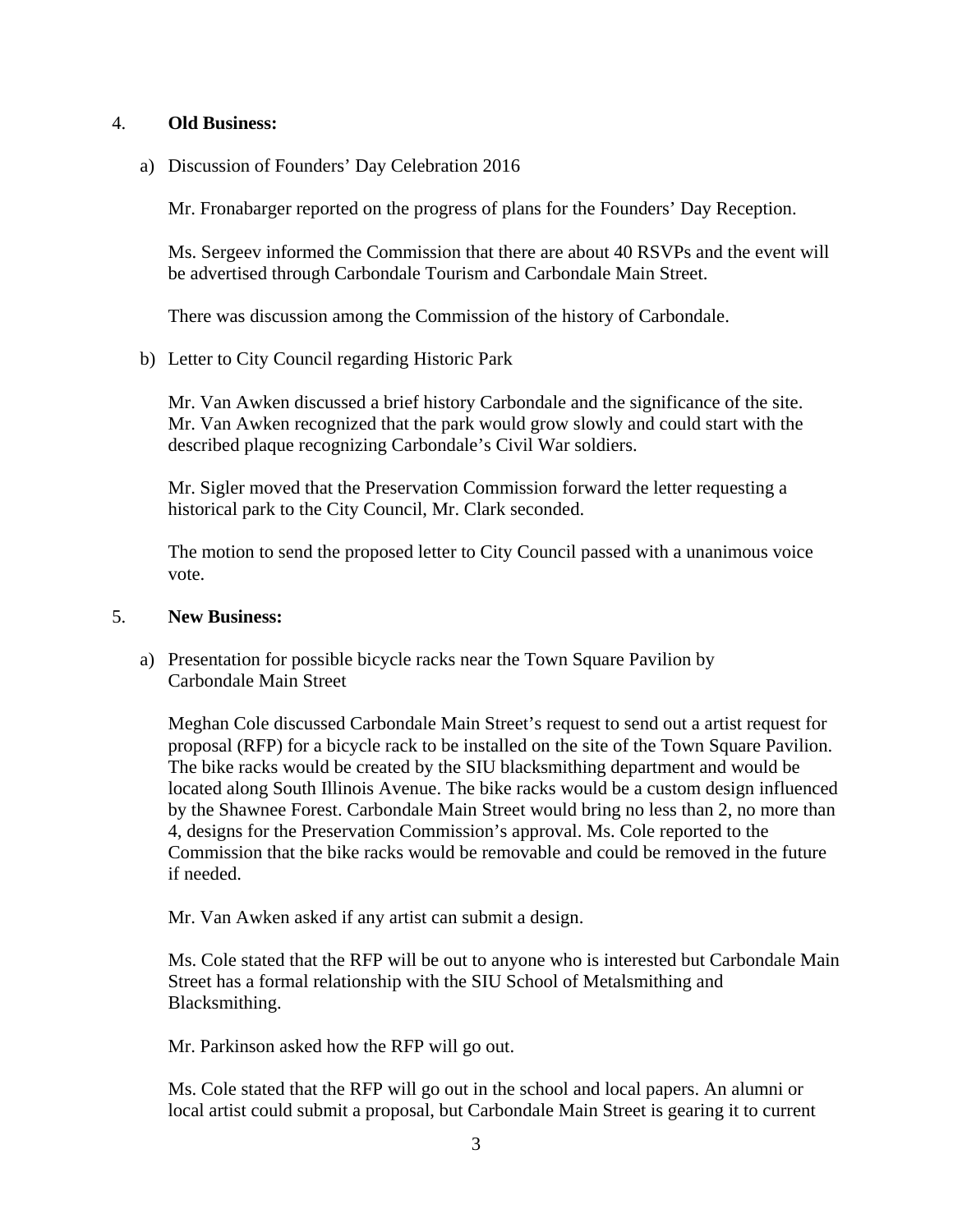students.

Mr. Sigler asked if the RFP will indicate that the area is part of the preserved portion of Carbondale.

Ms. Cole stated that the RFP will indicate the area and the rack will not be permitted to attach to the Pavilion. Ms. Cole added that the location of the bike racks will work as a fence between Illinois 51 and attendees to events at the Pavilion.

There was discussion among the Commission of the location of the bike racks.

Mr. Parkinson commended Ms. Cole for bringing multiple designs to the Commission. Mr. Parkinson informed the bike racks would be required to obtain a Certificate of Appropriateness. When Carbondale Main Street has proposed designs, please contact Ms. Sergeev to begin the process.

b) 2015 Historic Preservation Award Nominations

Mr. Parkinson stated that the nomination has been received for the apartments at 312 West Monroe Street as compatible new construction.

There was discussion among the Commissioners if the property meets the criteria.

Mr. Comparato moved to reject the nomination of 312 West Monroe Street for the 2016 Historic Preservation Award.

The motion to reject the nomination of 312 West Monroe Street Historic Preservation Award passed with three (3) yes, two (2) no and one (1) abstention.

## c) Establishment of Nominating Committee for the election of officers

Mr. Parkinson opened a discussion about establishing a Nomination Committee; he also stated that Ms. Ittner has volunteered.

Mr. Van Awken and Mr. Comparato also volunteered to serve on the Committee.

## 6. **Comments by the Public, Commission Members or Staff:**

Mr. Parkinson announced he will be relocating for work purposes and will be resigning his position.

Ms. Sergeev reminded the Commission that there will be a Landmarks Illinois presentation at Main Street on Wednesday March 23.

## 7. **Adjournment:**

Mr. Parkinson adjourned the meeting at 8:37 p.m.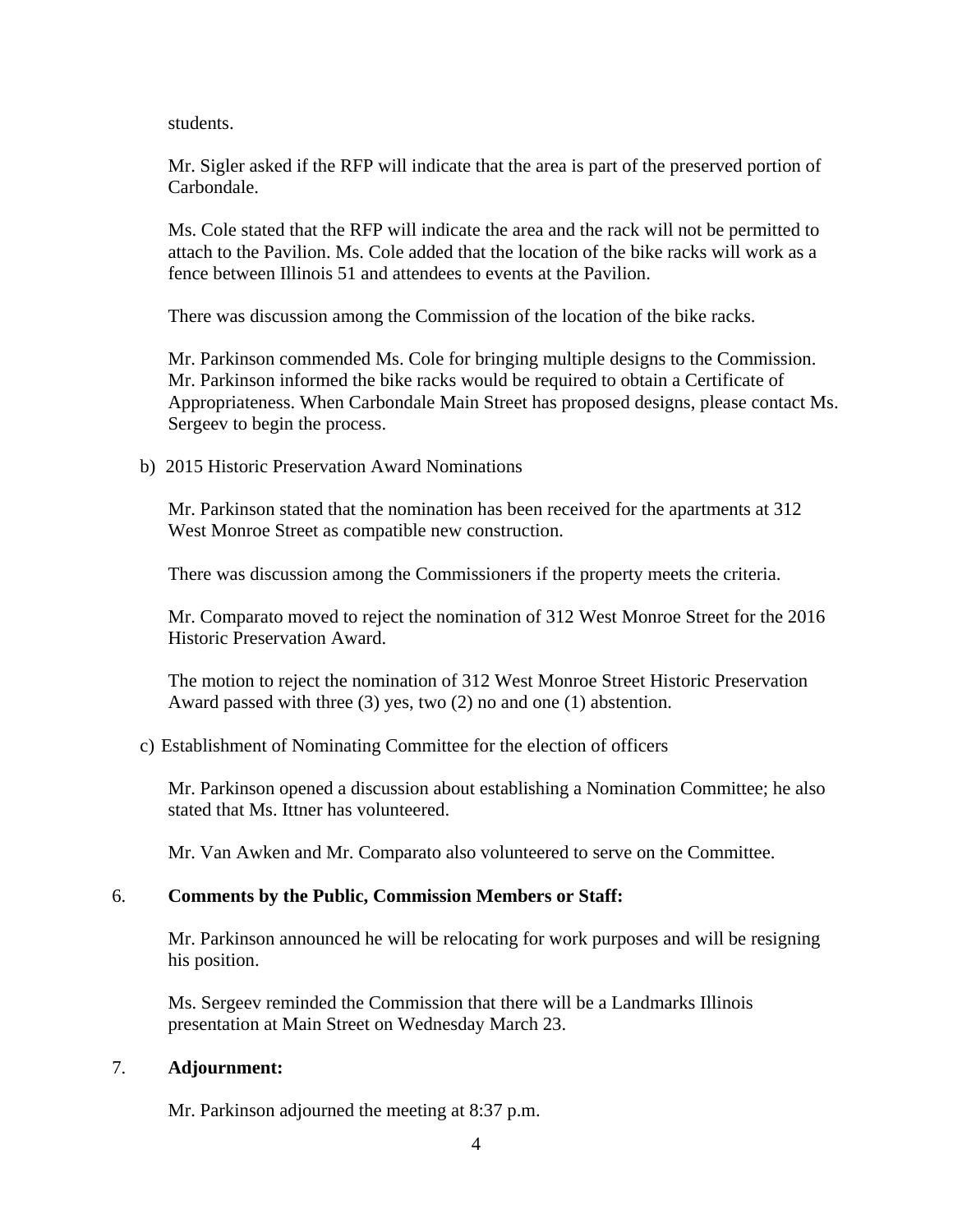

## **MINUTES Preservation Commission Monday, April 18, 2016 City Hall/Civic Center – 7:00 p.m***.*

1. **Roll Call:** Mr. Parkinson called the meeting to order at 7:00 p.m.

**Members Present:** Benedict**,** Clark, Comparato, Doherty, Ittner, Parkinson, Sigler, and Van Awken

**Members Absent:** none

**Staff Present:** Sergeev

**Guests:** Lee Fronabarger, (2) CCHS Students

2. **Approval of Minutes:** Ms. Ittner moved to accept the minutes, seconded by Mr. Sigler, to approve the minutes of March 21, 2016.

The motion to approve the minutes passed with a unanimous voice vote.

## 3. **Communication and Reports:**

a) Educational and Technical Assistance Committee

Ms. Ittner reported that a future possible tour location could be the Oakland Cemetery. Ms. Ittner also provided a handout showing the lives of the children of Daniel H. Brush.

b) Nomination and Hardship Committee

Nothing to review.

c) Work Plan Committee

Nothing to report.

d) Certificate of Appropriateness Committee

Nothing to report.

e) Downtown Advisory Committee Report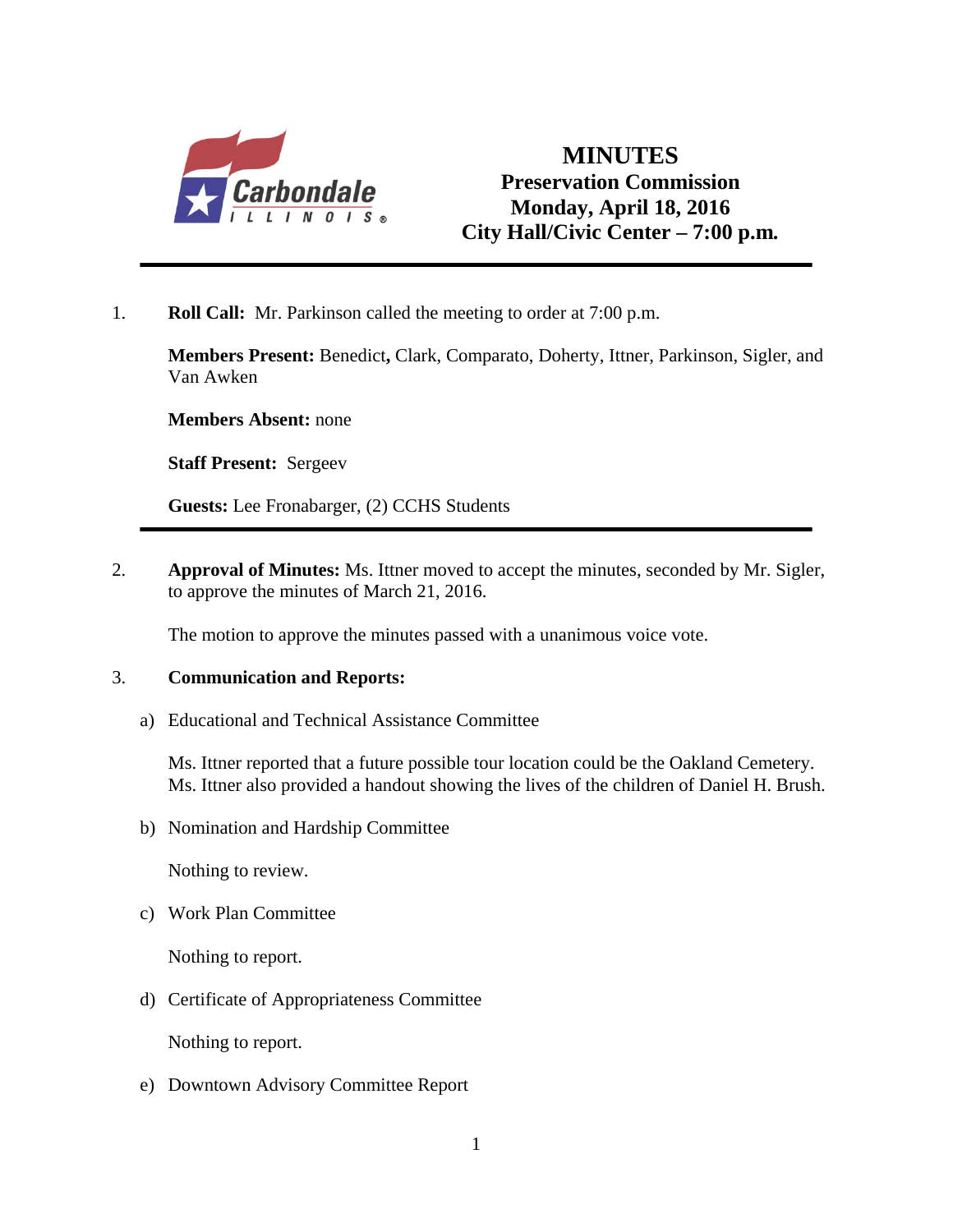Mr. Sigler reported the Downtown Master Plan review by the Downtown Advisory Committee is finished.

Ms. Sergeev informed the Commission that the City Council will be voting to adopt the plan at the next meeting, March 19, 2016.

Mr. Parkinson reported that Commission has sent a letter of support for the Downtown Master Plan, as decided at March meeting.

## 4. **Old Business:**

a) Discussion of Founders' Day Celebration 2016

Ms. Ittner reported the event was an enjoyable and well received. Future events should encourage youth and more participation from the schools, such as the choir.

Mr. Parkinson recognized Councilman Fronabarger for his work on the initiating the Founders' Day and the research he completed for the program.

Ms. Ittner recommended getting additional participants from state agencies.

Mr. Parkinson discussed the ability to include schools.

There was discussion among the Commission on possible dates for events in the Fall such as November  $25<sup>th</sup>$  for the platting day or the first weekend in November.

Ms. Sergeev recognized Councilman for all of his work and research to make the event a success.

Mr. Parkinson directed Mr. Sigler to talk to Carbondale Chamber of Commerce and Carbondale Tourism. Mr. Parkinson directed Ms. Ittner to meet with Carbondale Main Street.

## 5. **New Business:**

- a) Annual Meeting
	- a. Election of Officers

There was discussion among the Commission to for nomination of Chair.

Ms. Ittner moved to nominate Mr. Sigler as Chair of the Commission, seconded by Mr. Van Awken.

The motion to approve the Mr. Sigler was appointed Chair of the Preservation Commission was passed with a unanimous voice vote.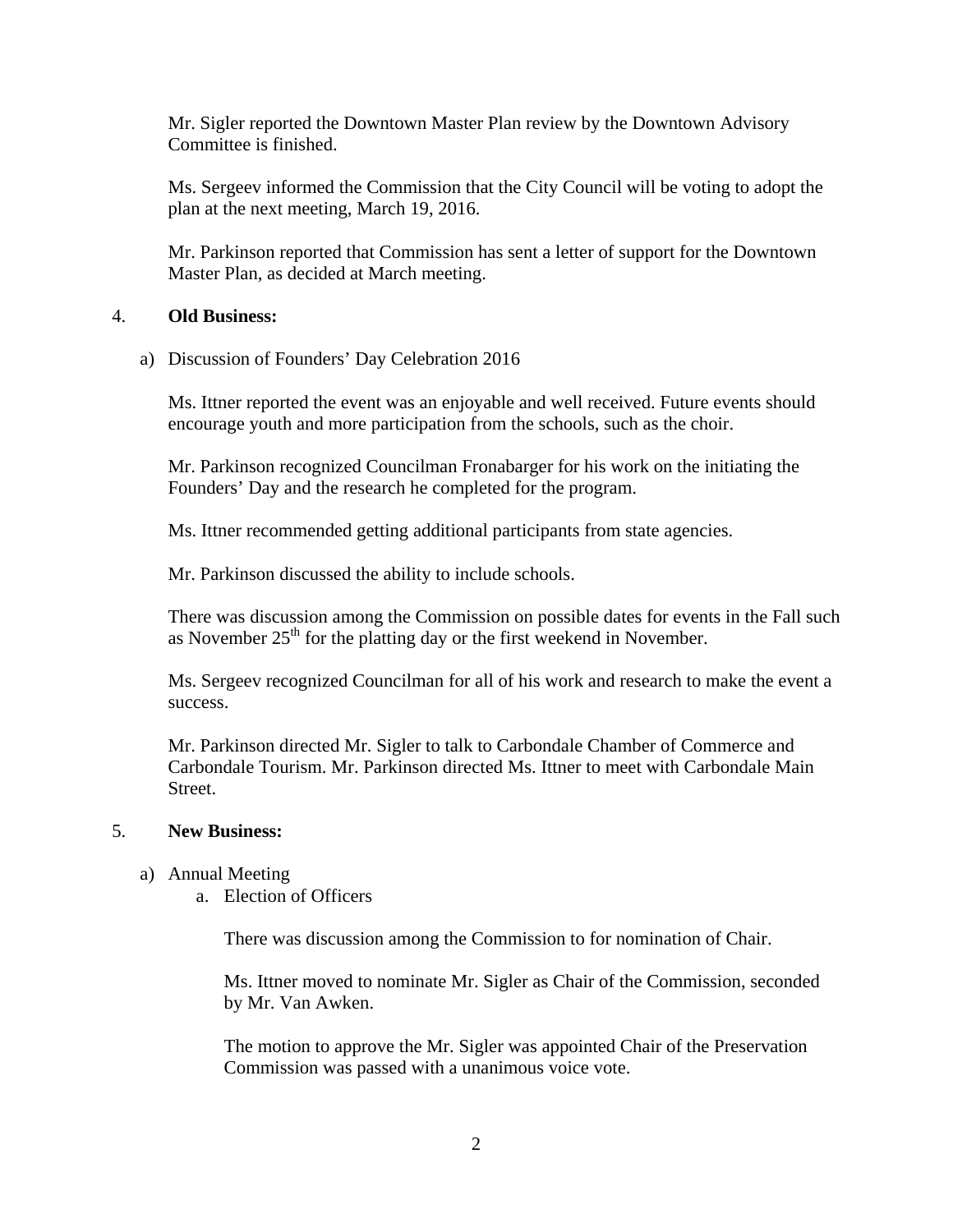b. Adoption of Meeting Schedule

The Commission discussed changing the November  $21<sup>st</sup>$  meeting to November  $14<sup>th</sup>$ , due to the Thanksgiving holiday.

Mr. Sigler moved to accept the 2017 FY meeting schedule with the amendment that the November  $21^{st}$  meeting be scheduled for November  $14^{th}$ . The motion was seconded by Mr. Comparato.

The motion to approve the 2017 FY schedule with the amendment was passes with a unanimous voice vote.

## 6. **Comments by the Public, Commission Members or Staff:**

Ms. Ittner provided Mr. Parkinson with a gift and recognition for his service to the Preservation Commission.

Ms. Sergeev reminded the Commissioners to contact the Mayor if they wish to continue their service to the Commission.

Ms. Sergeev informed the Commission the building at 201 S. Washington has been approved for demolition. The property is not a registered local landmark or on the list of potential landmarks.

Mr. Parkinson gave closing remarks reflecting on his time in Carbondale and being on the Preservation Commission.

## 7. **Adjournment:**

Mr. Parkinson adjourned the meeting at 8:15 p.m.